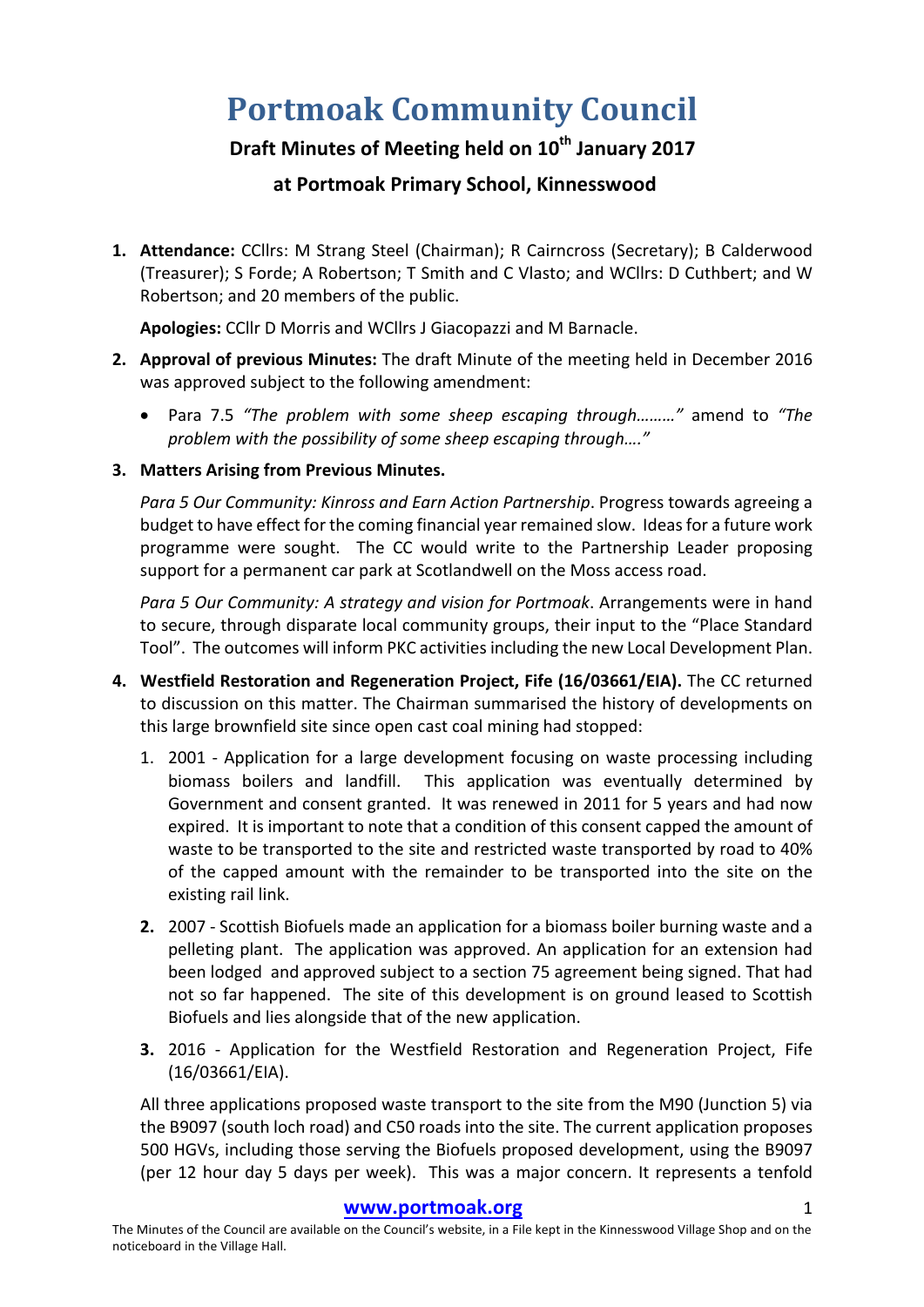increase from the 50 per day or so that use the road now. It is very likely that PKC will judge the structure of this road link adequate and able to support this increased load (although a supportive maintenance arrangement may be required). Such an increase in use of the B9097 would very probably produce a significant secondary increase in traffic using the A911 through Portmoak. The potential impact of increased traffic on the B9097 on human health, wild life, tourism and business in the Loch Leven basin needs to be taken into account. There were of course many other concerns: noise, air quality, pollution from boiler stacks as to which SEPA had lodged a comprehensive comment with the planners.

It appeared likely that, if this application progresses, it will in the end gain consent. What would then matter would be the effect of any conditions on that consent and in particular those affecting transport arrangements.

There was an extant branch railway line from the Fife circular route which led directly into the site. A scoping study had shown that it was potentially viable and that there was capacity to move such freight on the Scottish Rail network. Scottish Government policy promoted transferring freight from road to rail where practicable. This in turn had been picked up in the current planning reports of different and complementary organisations: Tayplan; Tactran; as well as Fife and Perth Councils. Depending on its configuration one train taking waste to the site could replace between 50 and 75 HGVs. That figure is doubled if the empty HGVs making the return trip from the site are included.

As a result of pressure from the CC and with the help of Ward Councillors, there will be a meeting on the 13th January to review these matters with both Perth and Fife Planning Departments. Depending on what transpires at that meeting the CC is minded to object, unless a condition is included in any consent requiring the rail link to be reopened before any other development and the use of the road restricted, as was the case with the original 2001 application. The CC will respond to Fife Council in respect of this application by the end of the month.

**5.** Recycling provision Kinnesswood: A meeting to be convened by WCllr M Barnacle with representatives from the school, community and PKC will examine options for the type of recycling facility and its position.

#### **6. Reports**

6.1 **Police**: There were no matters raised. The CC noted the Area Commander Bulletins of  $15^{th}$ ,  $22^{nd}$ , and  $29^{th}$  December and of  $5^{th}$  January. The CC also noted that Sergeant Amanda Nicholson, Community Coordinator, had left to take up a new position. The CC had thanked Sergeant Nicholson and wished her well in her new position. The new "community policing point" for Kinross would be Sergeant Nichola Forrester.

6.2 **Treasurer**: The General Account at the end of December was £590.70, while the Michael Bruce Way account was £739.62 giving a total of funds on hand of £1,330.32.

#### 6.3 **Planning**:

- 1. *New applications:*
- a) 16/02070/FLL 26 Gamekeepers Road, Kinnesswood. Alterations and extension. No CC comment.
- b) 16/02143/FLL Craigard, Main Street Scotlandwell. Installation of replacement windows. No CC comment.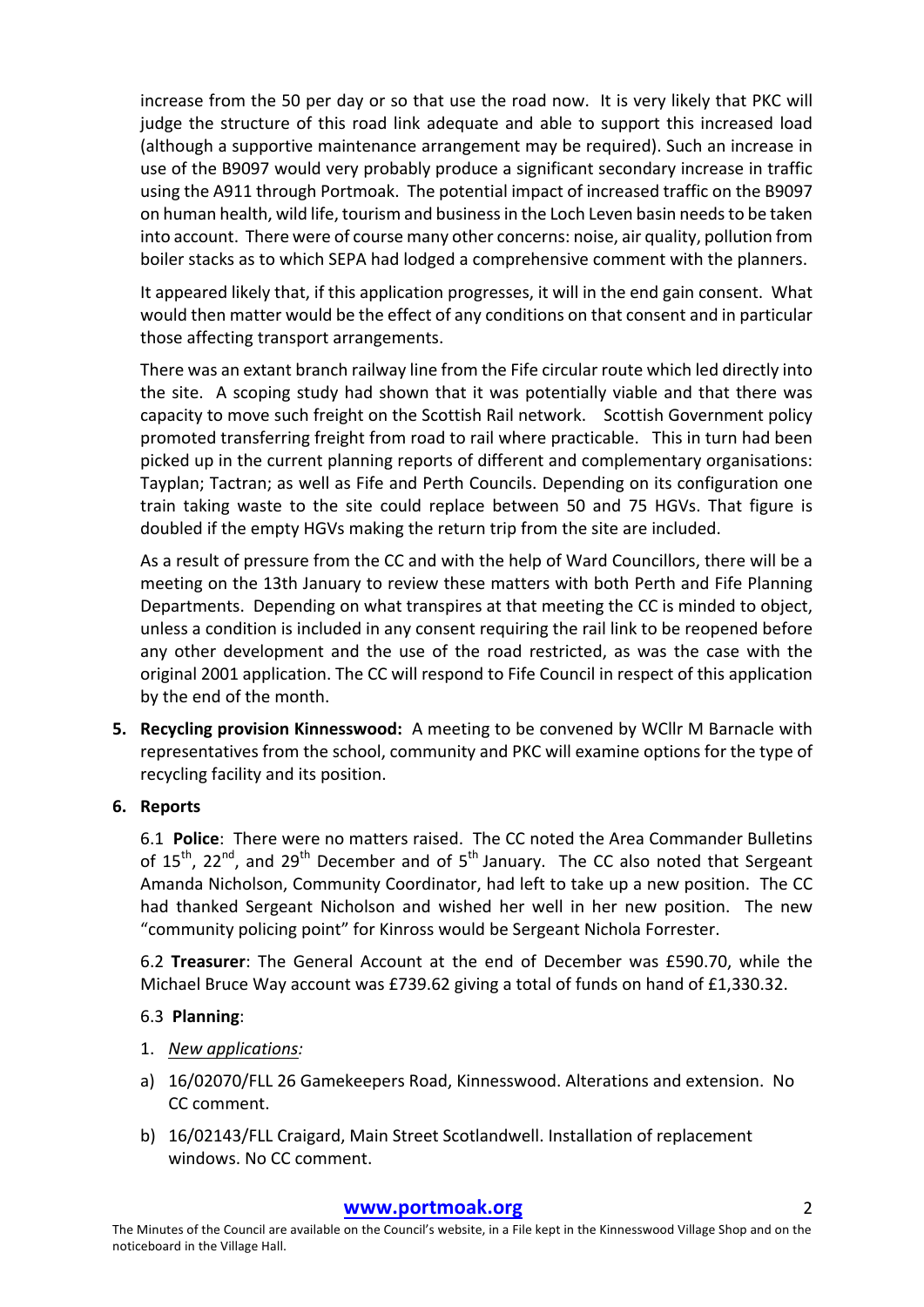- c) 16/02201/LBC 16/02202/FLL Lilybank House, Kinnesswood, Installation of doors. No CC comment.
- *2. Progress with Developments:*
- a) *Former Lomond Inn.* Formal consent for this development to proceed was awaited. Arrangements were in hand to preserve the stained glass windows of the Inn and to re-site a bottle bank recycling provision from the site to elsewhere within the village.
- b) *Glenlomond.* No progress to note. Formal consent for this development to proceed was awaited.

6.4 **Roads**: The CC received a revised Roads Report for 2017. This summarised the key points of the Chairman's letter of  $7<sup>th</sup>$  December to Mr Jim Valentine, Depute Chief Executive of Perth and Kinross Council, on traffic flows across Portmoak. The Report focused on a requirement for improved signage and speed restrictions on both the A911 and B9097 and on the need for an options appraisal for a safe pedestrian route from Scotlandwell to the Church, Hall and beyond. These were comparatively low cost interventions. CCllr Calderwood pointed out that the justification of the key points was set out in the letter to Mr Valentine. The response from Mr Young on behalf of Mr Valentine had been disappointing and it appeared that the matter was unlikely to be progressed by PKC. Ward Councillors will be meeting with Mr Young shortly and will raise this matter. They advised that the CC should re-submit its request for 20mph speed limits to Mr Young. The CC will do so. It was surprising to learn that the Council had a stock of electronic speed warning signs but no apparent means of erecting them.

6.5 **Paths**: No report.

### **7. Portmoak Matters**

7.1 **Superfast Broadband in Portmoak.** The arrangements for providing this service across almost all of Portmoak served by the Scotlandwell exchange were becoming clear. Impediments to instituting this service at Wester Balgedie now appeared resolved. The CC recommended that routine reports monitoring progress with this programme across Kinross-shire should be shared with Ward Councillors. These reports are held by PKC officers.

7.2 **Portmoak Cemetery.** Evaluation of a possible new site had been completed and found to be satisfactory. The matter now lay with PKC to progress. Ward Councillors commented that there should be funding available to support this development.

7.3 **Arrangements at Whitecraigs and Stephen's Field.** A consensus on the management strategy for the large cypress hedge bordering the path from the A911 to Stephen's Field and between it and the golf course, remained to be confirmed. The Chairman will pursue the matter with Bishopshire Golf Club and the residents of the four properties close to the hedge and golf course.

**8. P&KC Ward Cllr Reports:** WCllrs referred to the growing and large workload of activities across Kinross-shire. The budget for the forthcoming year was under pressure and it appeared that cuts to the Environmental Budget in particular could affect certain local services. The road safety budget should be preserved. It was a concern that there was a "Perth-centric" focus to the budget including, for example, extensive renovation of the Council's offices.

## **9.** Matters previously notified to the Secretary plus matters raised from the floor: None

**www.portmoak.org** 3